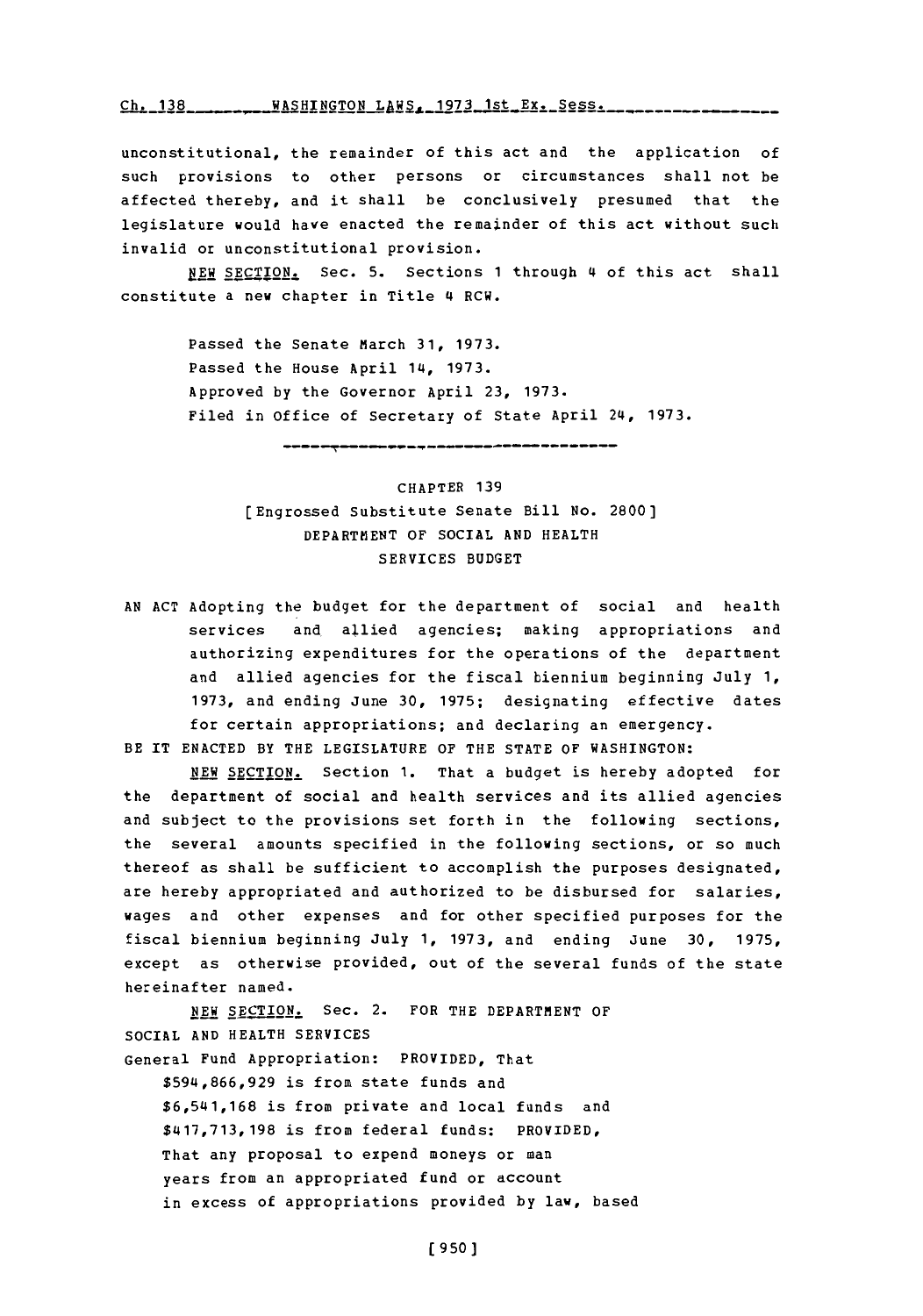upon the receipt of unanticipated revenues, shall be submitted to the House Ways and Means Committee and to the Senate Ways and Means Committee, if the state legislature is in session, or to the legislative budget committee during the interim between legislative sessions which may authorize tbe expenditure of unanticipated receipts during the legislative interim arising from federal sources, gifts or grants, **by** a majority of the members: PROVIDED, That the Department initiate negotiations with the federal government for federal administration of the state supplementation of the supplemental security income program and also initiate negotiations for the optional federal administration of eligibility for medicaid **by** the adult recipients: PROVIDED, That a draft negotiated contract shall be submitted to the Legislative Budget Committee or to the House and Senate Ways and Means Committees if the Legislature is in session **by** Sept. **15, 1973** for their review and such contract shall not be completed without legislative authorization: PROVIDED, That if the claim made **by** the state to the **U. S.** Department of Health, Education and Welfare on October 24, **1972** for reimbursement in the amount of **\$32,876,903** is sustained or any portion of that claim is sustained such funds shall be deposited **by** the State Treasurer in Suspense Fund **705** and no allocation or disbursements of these funds shall be made until a legislative appropriation determining the use of such moneys shall be enacted into law: PROVIDED, That all disputes arising between the state and the United States Department of Health, Education, and Welfare involving the state's claim to federal reimbursement of state expenditures as provided **by** the applicable provisions of Titles I, IV, X, XIV, XVI and XIX of the Social Security Act which would have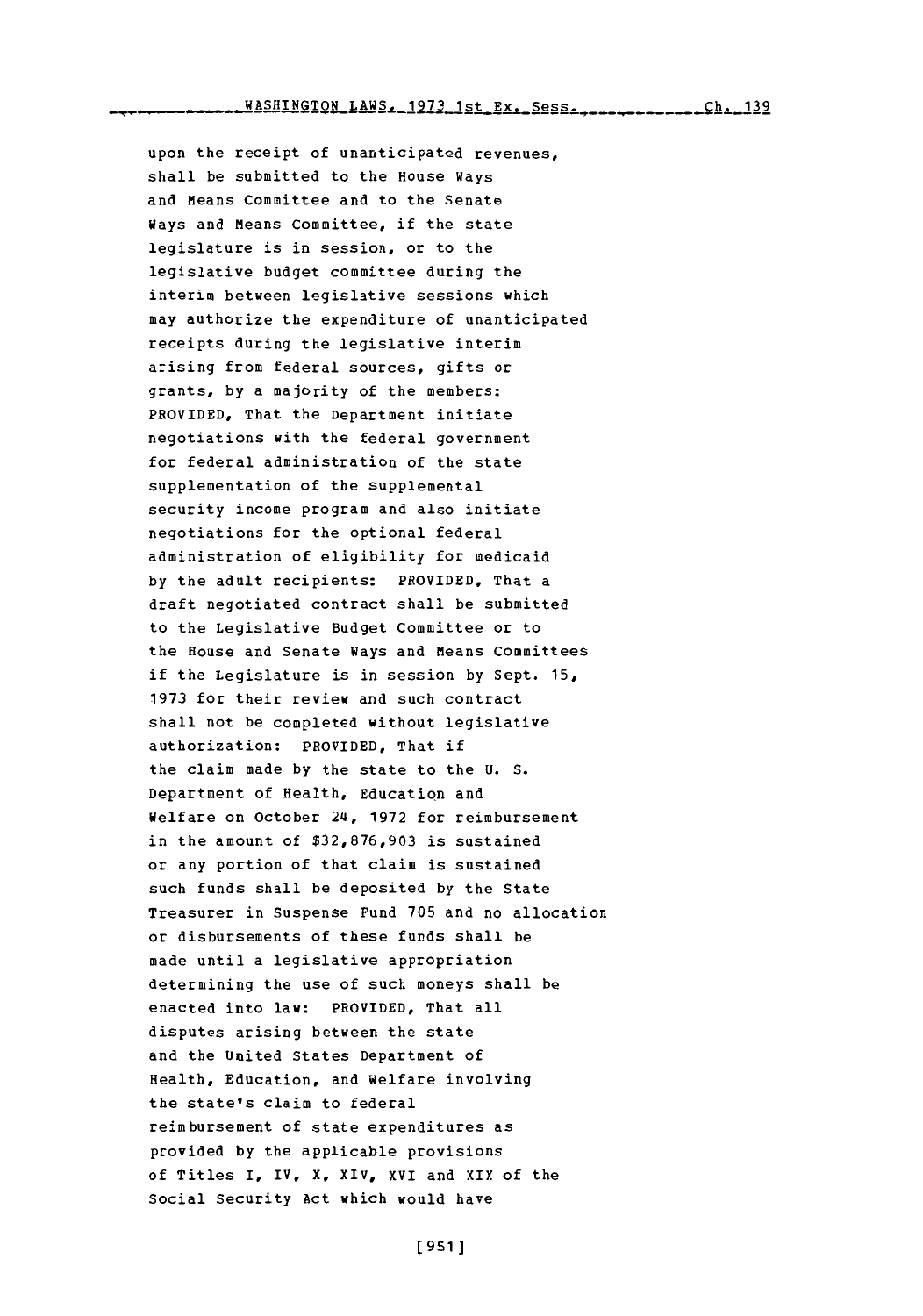Ch. 139 WASHINGTON LAWS, 1973 1st Ex. Sess.

the effect of reducing or increasing any appropriation or any part thereof shall be negotiated and settled only with the consent of a majority of the members of the House Ways and Means Committee and the Senate Ways and Means Committee: PROVIDED, That the sum of **\$5,508,264** currently being held **by** the State Treasurer in Suspense Fund **705** pending the completion of a federal review of the legitimacy of the claim for such moneys shall continue to be held and no allocation or disbursements of these funds, except to repay the federal government if necessary, shall be made until a legislative appropriation determining the use of such moneys shall be enacted into law: PROVIDED, That if the Department claims additional matching for the period of October **1, 1972** through June **30, 1973,** or any portion thereof, such moneys shall be deposited **by** the State Treasurer in Suspense Fund **705** and no allocation or disbursements of these funds shall be made until a legislative appropriation determining the use of such moneys shall be enacted into law: PROVIDED, That the department shall deploy personnel in such a manner as to insure, insofar as is possible, that ineligible persons shall be removed from current caseloads, errors resulting in overpayments or underpayments to recipients shall be corrected, efforts shall be made to insure that only eligible individuals are added to the public assistance caseloads and that caseloads are kept within the estimates for which funds are herein provided: PROVIDED, That compliance with this act and the attempt to contain caseloads within acceptable limits shall be accomplished but, notwithstanding the provisions of RCW 74.08.040, the Department shall not impose ratable reductions, or any other form of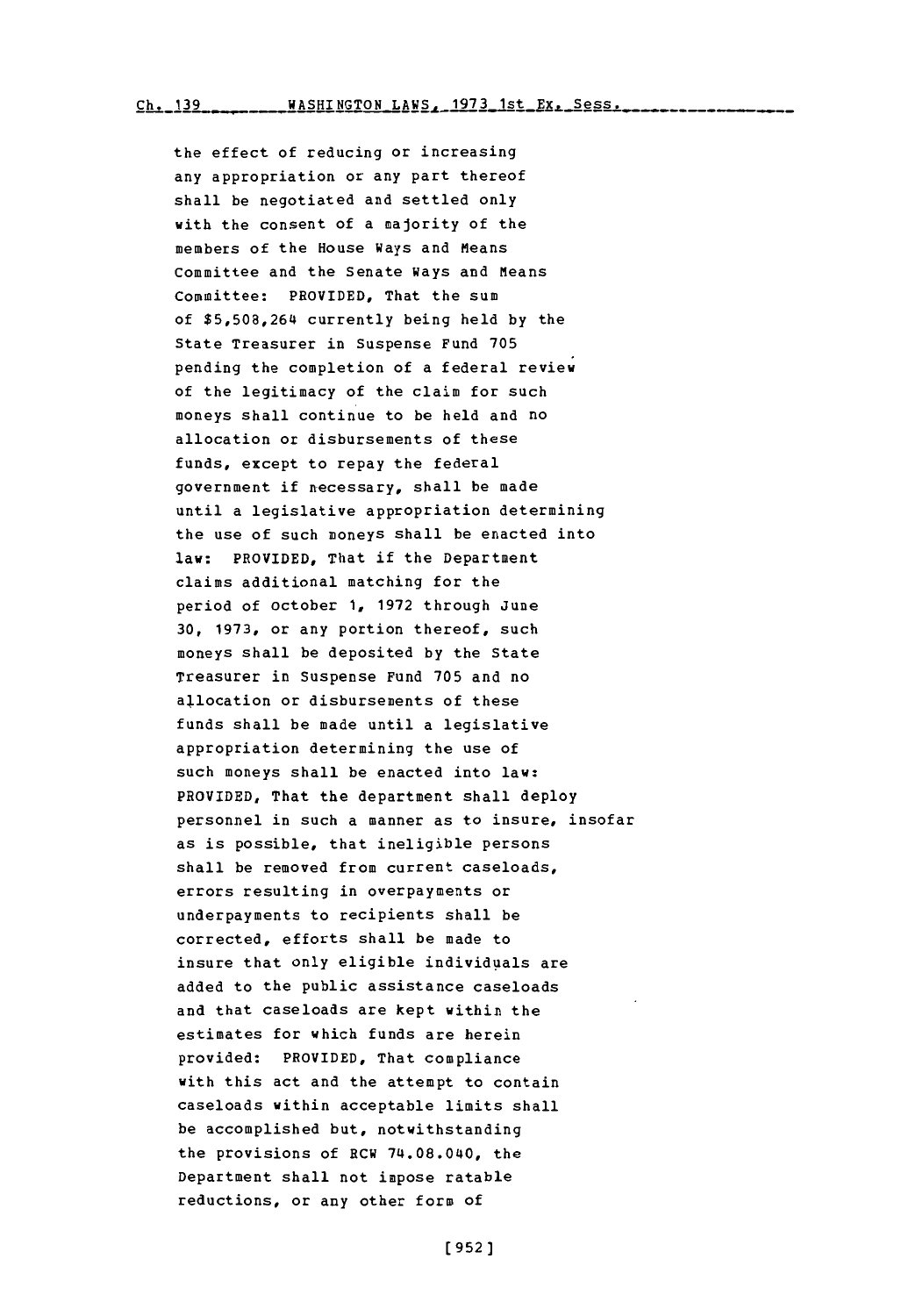reduction in public assistance grants which are in addition to, or in any way lower the maximums presently imposed: PROVIDED, That the agency charged with the responsibility for performance or management audits shall periodically monitor departmental management to insure that compliance with these provisions is being maintained: PROVIDED FURTHER, That this appropriation shall be expended for the following purposes **........ \$1,019,121,295** Adult Corrections and Rehabilitative Services Program **.............................................. \$ 42,208,916** Juvenile Rehabilitation Program: PROVIDED, That it is the intent of the legislature that the delinquency prevention program shall be continued in combination with the protective MIental Health Program **....................................\$ 51,994,015** Developmental Disabilities Program: PROVIDED, That **\$115,050** is appropriated for auditory training systems for use at the state school for the deaf: PROVIDED, That of the new positions authorized in this act twenty-five shall be developmental disability community workers added during the first year of the biennium and an additional twenty-five developmental disability community workers to be added during the second year of the biennium **.......o..........................\$ 70,118,192** Veterans' Services Program: PROVIDED, That the Department of Social and Health Services shall perform an in-depth study regarding the need for the Veterans' Home at Retsil, and the Soldiers' Home and Colony at Orting, and possible alternative approaches to provision of this service including, but not limited to, combining of the programs or closure of one or both homes, and the results are to be reported to the State Legislature prior to October **1, 1973 .......... \$ 6,431,756** Income Maintenance Program: PROVIDED, That a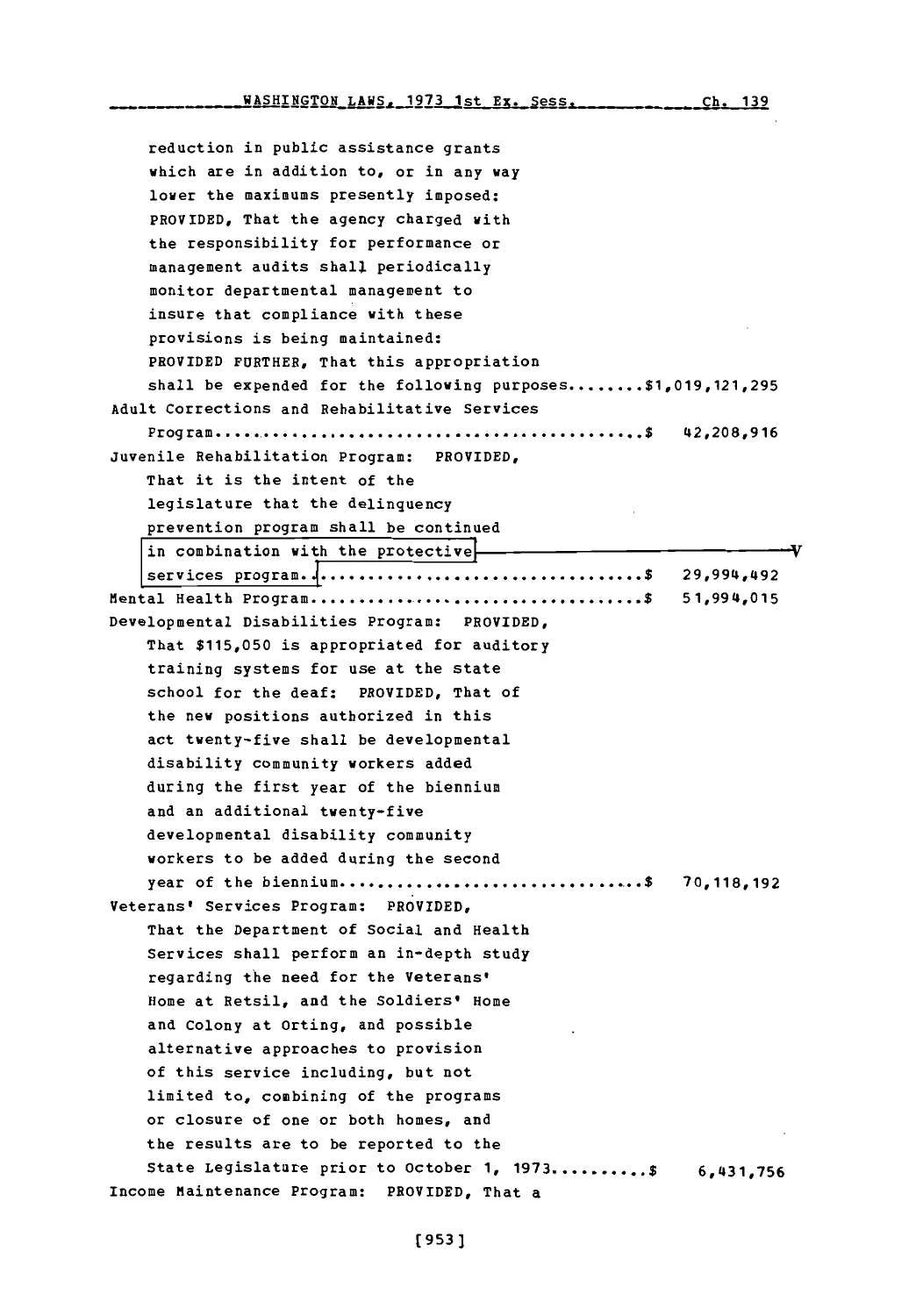person referred to and accepted **by** the Division of V<sub>v</sub> cational Rehabilitation for rehabilitation under an approved plan, which plan includes maintenance payments, shall not be eligible to receive general assistance: PROVIDED, That of this sum **\$3,817,082** in state moneys or so much thereof as shall be necessary, shall be employed exclusively for the purpose **of** providing a state supplement up to the aid to families with dependent children public assistance standards for recipients of unemployment compensation benefits who, except for the restriction on eligibility for those receiving unemployment compensation benefits, meet aid to families with dependent children eligibility standards: PROVIDED, That those recipients concurrently receiving unemployment compensation benefits shall not be eligible for additional state funded medical services beyond those services now available to such recipients: PROVIDED, That the amount paid from this appropriation to or on behalf of a recipient in a nursing home or a hospital for clothing and necessary incidentals shall not exceed fifty percent of the amount which would be paid to such a recipient if he were living in his own home: PROVIDED, That of this appropriation **\$3,611,163** of which **\$1,692,552** is the state share, or so much thereof as shall be necessary, shall be utilized exclusively for the purpose of providing a five percent cost of living increase for recipients of aid to families with dependent children and general assistance from July **1, 1973** through June **30, 1975:** PROVIDED, That the department shall report to the legislature the total amount of all moneys deposited in the state treasury in nonrevenue accounts and the total of all moneys received for nonassistance support collections accounts and that in no event shall the department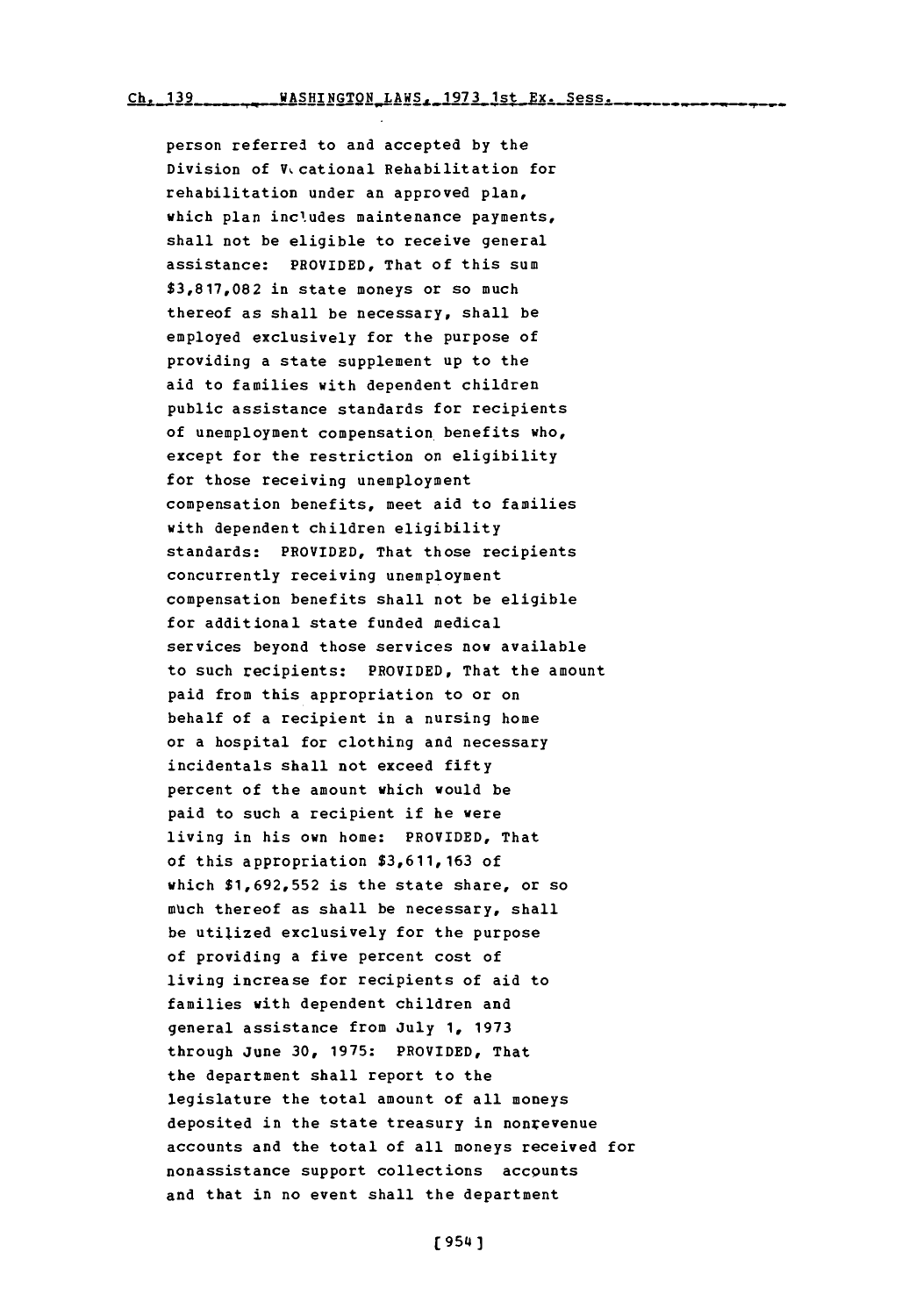utilize these moneys to establish new programs, to expand existing programs beyond legislatively authorized intent nor to supplant federal funds without specific legislative authorization: PROVIDED, That of this amount **\$1,731,330** of which the state share shall be \$840,620 shall be utilized exclusively for the purpose of providing a five percent cost of living increase for old age assistance, aid to blind and disability assistance categorical recipients from July **1, 1973** through June **30, 1975:** PROVIDED, That of this amount \$1,215,043 shall be utilized exclusively for the purpose of providing one hundred additional man-years and related costs within the employment level provided for in section **3** of this act consisting solely of welfare eligibility examiners of claims investigators and supervisors to be utilized in the local offices verification and overpayment control sections and such man-year allocations shall

be so distributed as to provide the greatest impact upon insuring that income maintenance payments are made only to eligible recipients: PROVIDED, That within the employment level provided in section **3** of this act, not to exceed \$1,049,647 of this amount shall be utilized exclusively for the purpose of providing a total of seventy-six man-years and related costs for the "state investigative unit" whose responsibility shall be to investigate all complaints of fraud and to institute the proper corrective action **.................... ................ 350,162,055** Community Social Services Program: PROVIDED,

That \$2,000,000 **of** this appropriation shall be used to reimburse those nonprofit voluntary agencies enumerated under RCW 74. 15.020 **(3)** (a), **(b)** and (c) for costs incurred in the administration, operation and maintenance of such agencies, such costs being in addition to the purchase of care for

**(9551**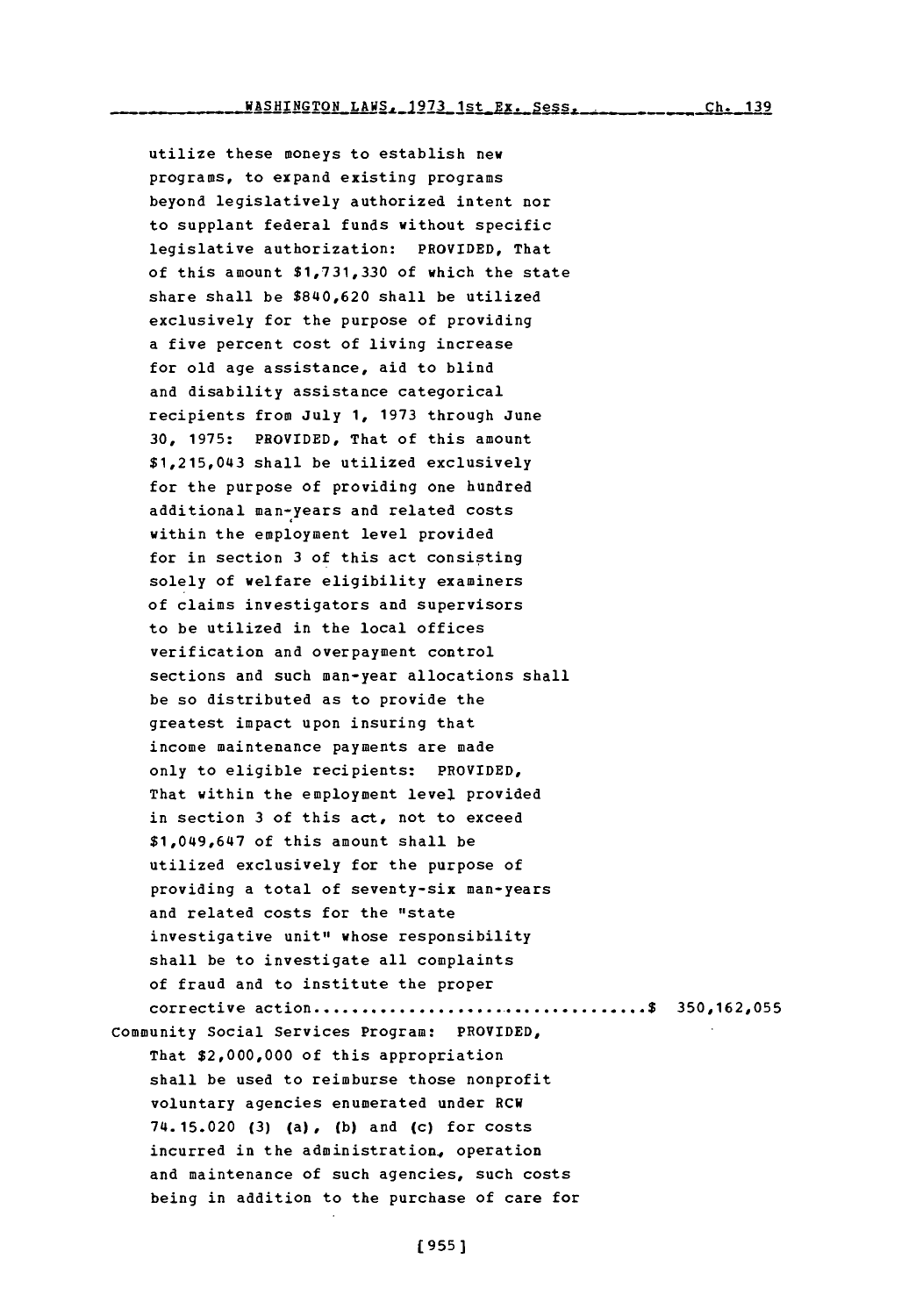**Ch. 139 WASHTNGTON** T.AWS- **1973** 1st **Ex.** Spss

such children as otherwise authorized **by** law: PROVIDED, FURTHER, That **\$786,064** in state funds, or so much thereof as shall be necessary, shall be employed exclusively for the purpose of providing for sixty manyears and related costs to continue the delinquency prevention program: PROVIDED, FURTHER, That the department may implement at its discretion a sliding scale of charges in accordanqe with existing statutes and regulations **...........................................\$ 102,176,039** State General Fund Appropriation: For day care services for former and potential AFDC recipients ............................\$ 4,067,000 Medical Assistance Program: PROVIDED, That the Department of Social and Health services shall, commencing August **1, 1973** pay for skilled nursing care not less than the rates of **\$12.82** per day per patient for Class I care, and **\$10.00** per day per patient for Class II care, and shall pay not less than the rate of \$7.54 per day per resident for intermediate care **..................\$ 271,581,120 :** PROVIDED, That notwithstanding the provisions of RCW **18.51.090,** the Department shall make a yearly inspection and investigation of all nursing homes; every inspection shall include an inspection of every part of the premises and an examination of all records including financial records, methods of administration, the general and special dietary, the dispersal of drugs, and the stores and methods of **supply.** The results of such inspection shall be made available to the House and Senate Ways and Means Committee and to the Legislative Budget Committee.. Public Health **Program.................................... \$ 26,945,251** Vocational Rehabilitation Program: PROVIDED, That a person referred to and accepted **by**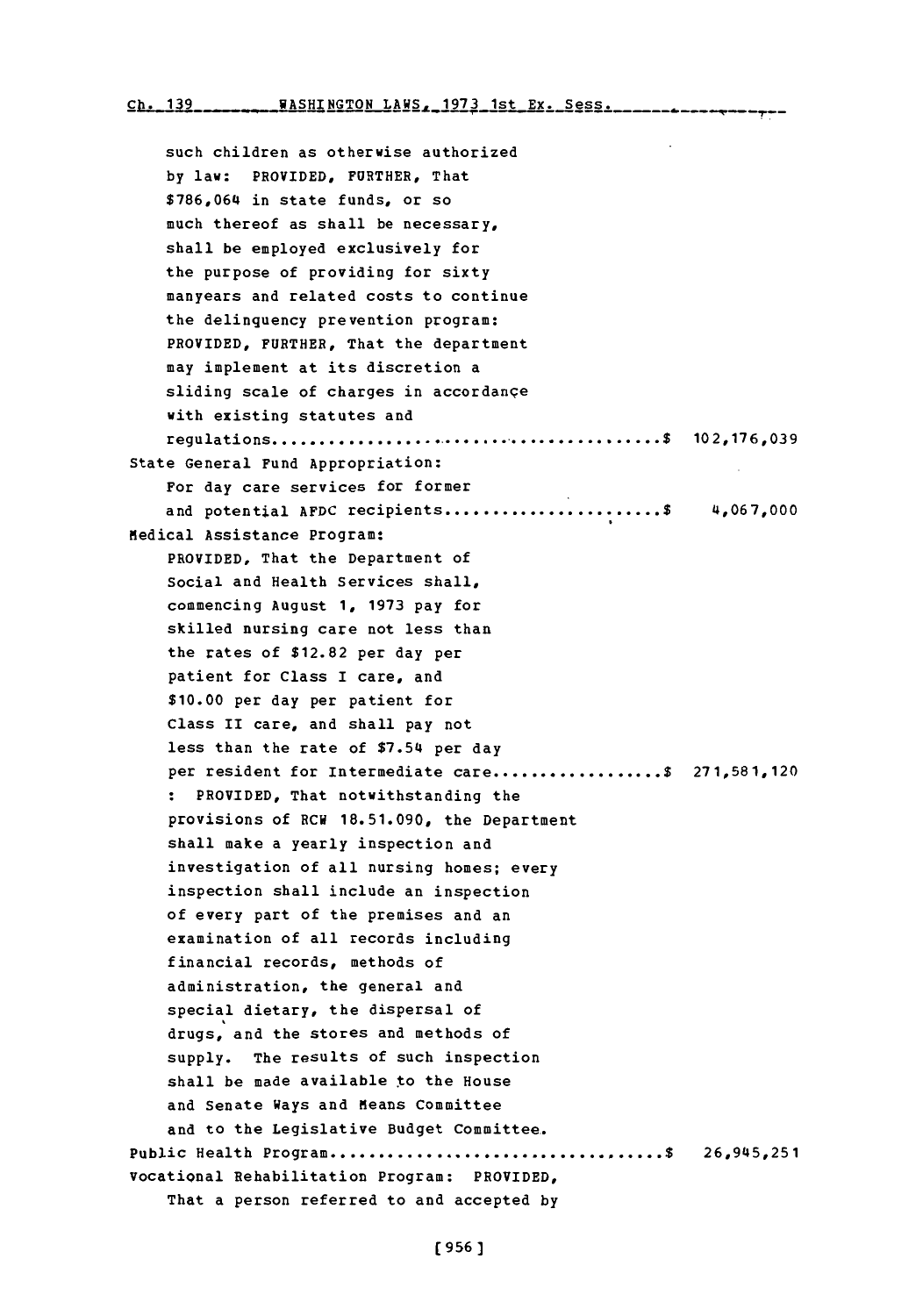the Division of Vocational Rehabilitation for rehabilitation under an approved plan, which plan includes maintenance payments, shall not be eligible to receive general assistance: PROVIDED, That an amount up to **\$100,000** shall be allocated for the Radio Talking Book program for the blind: PROVIDED, That of this appropriation **\$150,000** shall be made available exclusively for the purpose of development programs for eligible disabled clients who were in vocational rehabilitation programs pursuant to performance contracts between the department and private placement agencies: PROVIDED FURTHER, That such services shall be made available in a state-wide program that teaches disabled persons **(1)** How to inventory their work skills and relate such skills to the labor market; (2) Where jobs fitting their work skills are most likely to be available; **(3)** How to conduct a systematic search for employment and how to present themselves most favorably to a prospective employer; and (4) How and where education and training are available to develop or improve marketable work skills **...................... S 29,888,865** Administration and Supporting Services Program **.......... \$** 33,554,044 General Fund Appropriation for medical services and supplies including adjustment of hospital costs not in excess of the unexpended balance of the **1971,73** appropriations or allotments for this purpose. Medical Assistance **.................................... \$ 5,100,000** vocational Rehabilitation **........................... \$ 25,000** General Fund Appropriation for grants to communities for mental health and mental retardation construction grants not in excess of the unexpended balance of the **1971-73** appropriations or allotments for this purpose. Mental Health **.........................................\$ 1,115,996** Developmental Disabilities **...........................\$ 303,197 NEW** SECTION. Sec. **3.** It is the intent of the Legislature that the department shall not expend in excess of **26,320** man-years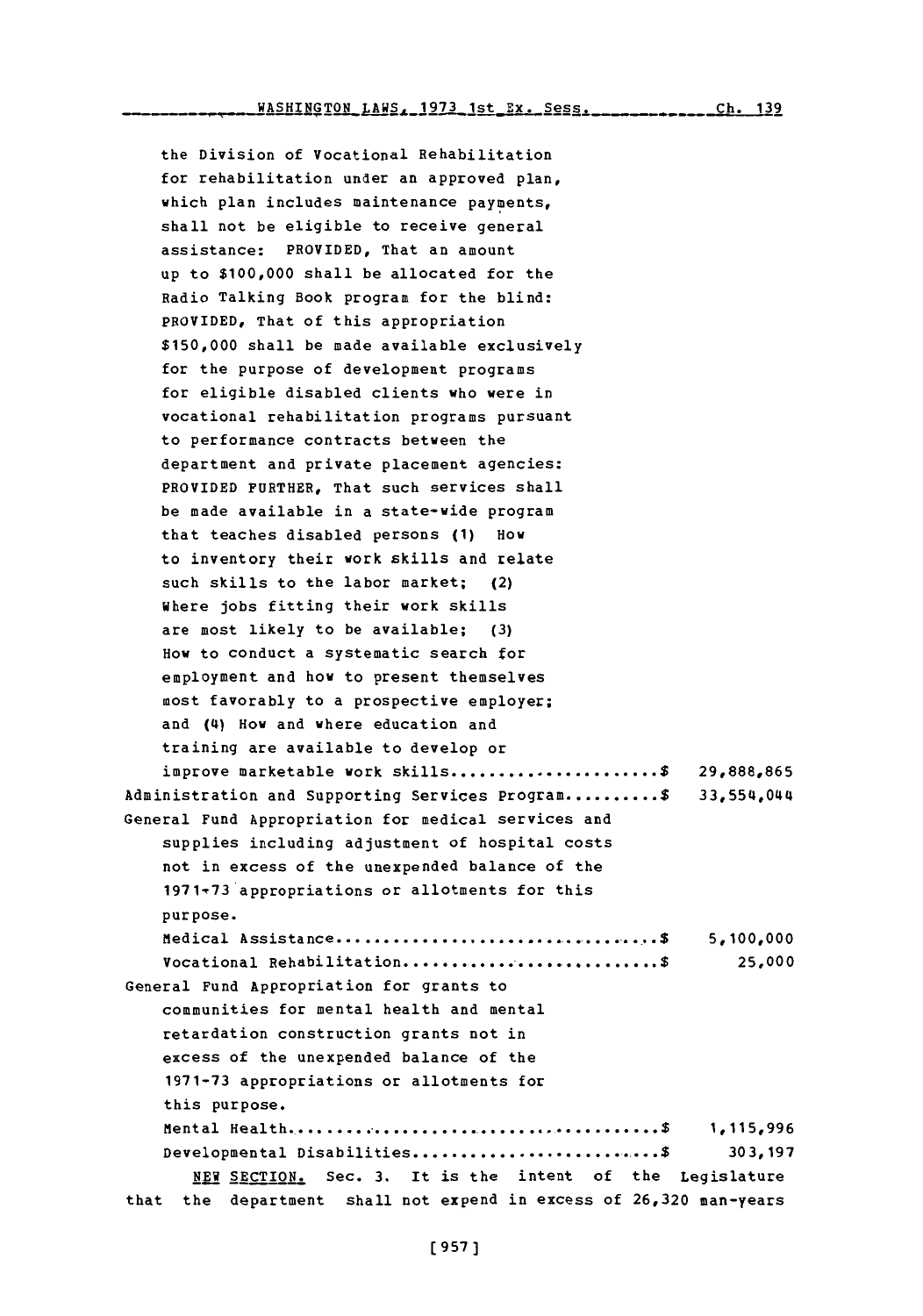**g] 139** WASHINGTON LAWS. **1973** 1st Ex. Sess.

during the **1973-75** biennium. The department shall allocate these man-years among the various programs in such a manner as to effect the maximum efficiency and effectiveness possible: PROVIDED, That it is the further intent of the Legislature that in making necessary adjustments in man-years the Department of Social and Health Services shall retain those local office personnel officers and staff needed to maintain adequate position control and, to process personnel actions and that reductions necessitated **by** legislative intent shall reduce state level personnel officers: PROVIDED, That this restriction shall not apply to staff positions funded **by** one hundred percent federal moneys in the Office of Disability Insurance throughout the **1973-75** biennium: PROVIDED, That this restriction shall not apply to those staff positions directly concerned with the enumeration and conversion of the current old age assistance, aid to blind and disability assistance programs to Supplemental Security Income as these functions are performed through federal contract and funded one hundred percent from federal moneys for the period up to January **1,** 1974: PROVIDED FURTHER, That any deviations from the overall man-year limitations because of these three exceptions shall be promptly reported to the House and Senate Ways and Means Committees chairmen if the Legislature is in session or to the Legislative Budget Committee: PROVIDED, That it is the intent of the Legislature that compliance with overall intent expressed through this act shall result in the least disruption of currently filled positions and that every effort shall be made **by** the Department, within the rules and regulations of the Personnel Board, to comply with the intended man-year adjustments through failing to fill vacancies caused **by** attrition and other similar means including reclassifications of existing positions as necessary.

**NEW** SECTION, Sec. 4. It is the intent of the legislature that the department of social and health services retain a degree of flexibility within the eleven purposes for which funds are herein appropriated to meet unforeseen circumstances and to capitalize upon the potential availability of other funds and sources of funds and to that end the department is authorized to seek allotment amendments reducing appropriated amounts up to a maximum of **\$5,000,000** and raising other appropriated amounts up to a maximum of **\$5,000,000** after notifying the Legislative Budget Committee or its successor of the department's intentions to distribute all or any portion of such moneys.

**NEW** SECTION. Sec. **5.** If any part of this act shall be found to be in conflict with federal requirements which are a prescribed condition to the allocation of federal funds to the state, such conflicting part of this act is hereby declared to be inoperative solely to the extent of such conflict, and such finding or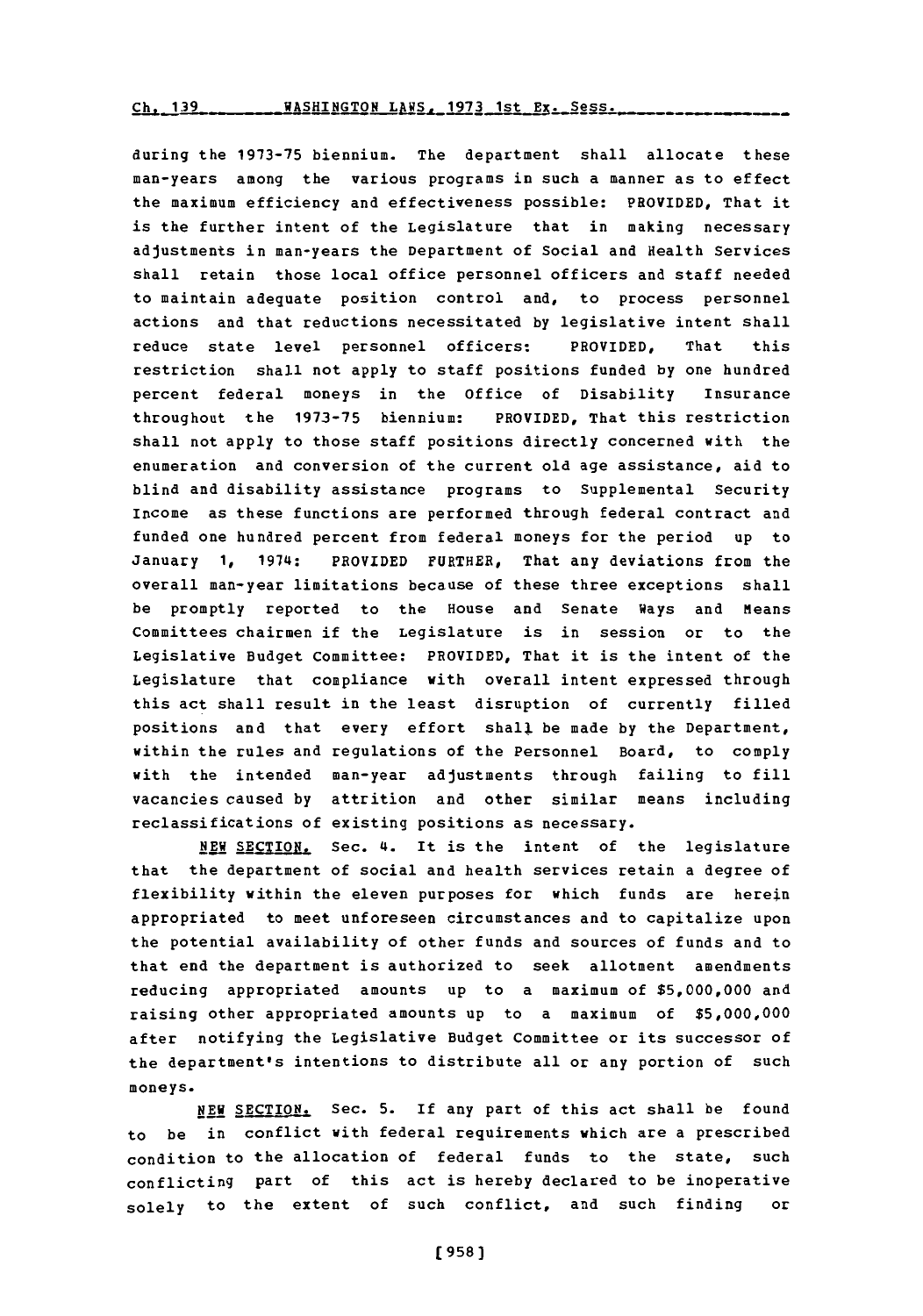**WASHINGTON\_LAWS. 1973\_1st\_Ex. Sess.** \_\_\_\_\_\_\_\_\_\_\_\_\_Ch. 139

determination shall not affect the operation of the remainder of this act. The rules and regulations under this act shall meet federal requirements which are a necessary condition to the receipt of federal funds **by** the state.

**NEW** SECTION. Sec. **6.** Notwithstanding any other provision of law, from the total funds reduced as a result of revised caseload and expenditure estimates, a sum of **\$10,500,000** shall be held as revenue reserve until the Legislature has had an opportunity to determine whether the estimated caseload and expenditure reductions set forth in the Legislative Auditor's memorandum of March 2, **1973** to the chairman of the House Ways and Means Committee materialize. The department shall review its caseload and expenditure estimates and submit a report to the chairmen of the House and Senate Ways and Means Committees and the Legislative Budget Committee prior to January **1,** 1974. The Legislature shall determine prior to March **1,** 1974 whether all or any portion of the amount set out in this section shall be appropriated as a result of revised caseload and expenditure estimates.

NEW SECTION. Sec. 7. The words "department and allied agency" used herein means and includes every institution, whether educational, correctional, or other, and division, board and' commission, except as otherwise provided in this act.

**NEW** SECTION. Sec. **8.** In order to carry out the provisions of these appropriations and the state budget, the director of the office of program planning and fiscal management with the approval of the governor, may:.

**(1)** Allot all of any portion of the funds herein appropriated or included in this budget, to the department for such periods as he shall determine and may place any funds not so allotted in reserve available for subsequent allotment. (a) When necessary to limit total state expenditures to available revenues as required **by** RCW **43.88.110(2); (b)** When the department proposes the expenditure of a resource not disclosed in the budget request submitted to the Governor and Legislature: PROVIDED, HOWEVER, That the aggregate of allotments for the department shall not exceed the total of applicable appropriations and local funds available to the department or allied agency. It shall be unlawful for any officer or employee to incur obligations in excess of approved allotments or to incur a deficiency and any obligation so made shall be deemed invalid. Nothing in this section or in chapter **328,** Laws of **1959,** shall prevent revision of any allotment when necessary to prevent the making of expenditures under appropriations in this act in excess of available revenues.

(2) Issue rules and regulations to establish uniform standards and business practices throughout the state service, including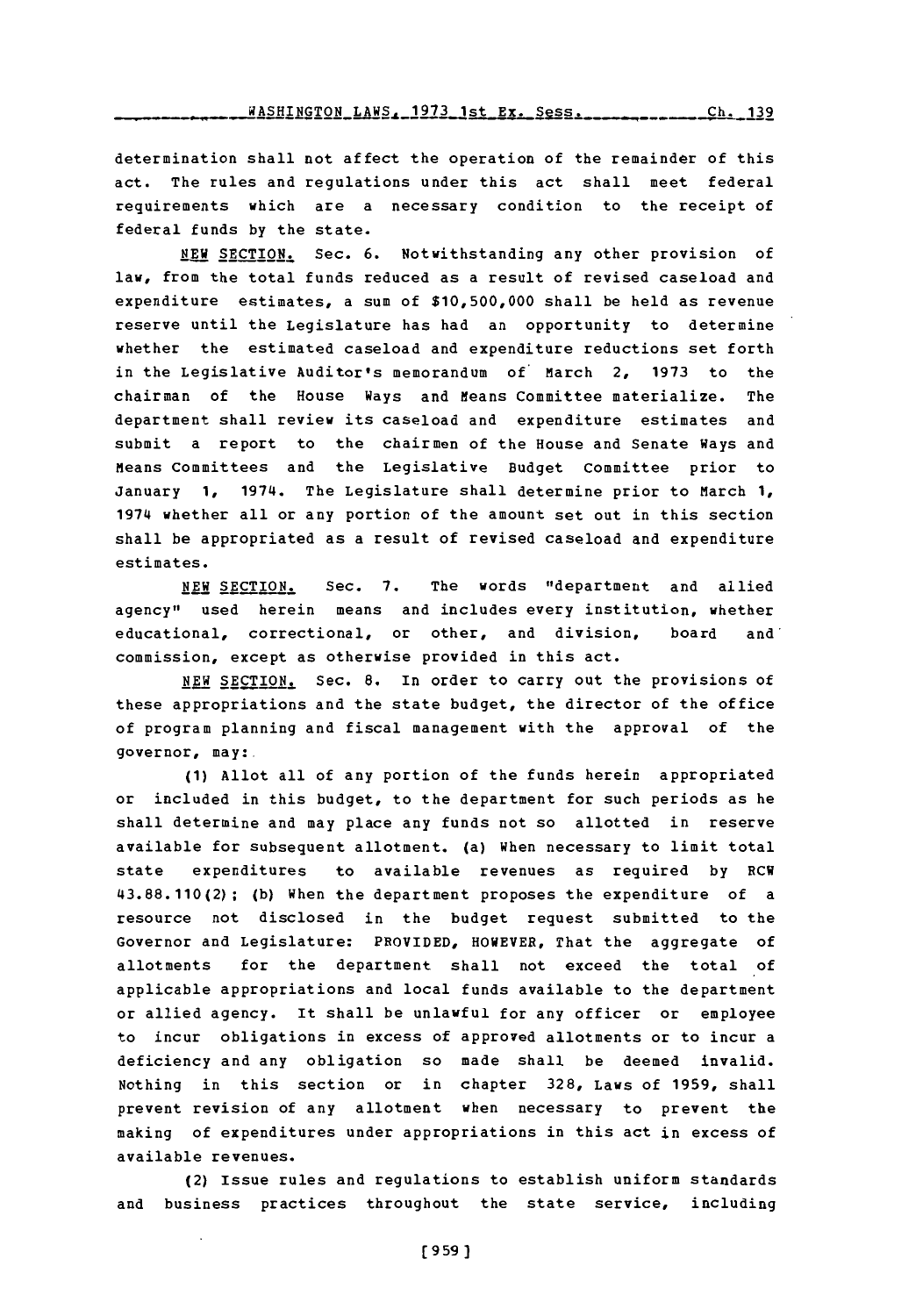Ch. 139 WASHINGTON LAWS, 1973 1st Ex. Sess.

regulation of travel **by** officers and employees and the conditions under which per diem shall be paid, so as to improve efficiency and conserve funds.

**(3)** Prescribe procedures and forms to carry out the above.

(4) Allot funds from appropriations in this act in advance of July **1, 1973;** for the sole purpose of authorizing the department and its allied agencies to order goods, supplies, or services for delivery after July **1, 1973:** PROVIDED, That no expenditures may be made from the appropriations contained in this act, except as otherwise provided, until after July **1, 1973.**

**NEW** SECTION. Sec. **9.** Whenever possible, the receipt of federal or other funds which are not anticipated **by** the governor's budget or in the appropriations enacted **by** the Legislature shall be used to support regular programs instead of using funds appropriated from state taxes or similar revenue sources.

NEWI **SiECTN.** Sec. **10.** In the event that receipts shall be less than those estimated in the budget from any source expenditures shall be limited to the amount received and allotments made as provided in section **8.** Receipts for purposes of this section shall include amounts realized within one calendar month following the close of a fiscal period and applicable to expenditures of that period. The amount of such payment shall be credited to and shall be treated for all purposes as having been collected during the fiscal period.

NEW SECTION. Sec. 11. Agencies are authorized to make refunds of erroneous or excessive payments and in the case of other refunds, which may be provided **by** law, without express appropriation therefor.

NEW SECTION, Sec. 12. Whenever allocations are made from the governor's emergency appropriation to an agency which is financ ed **by** other than general fund moneys, the director of the office of program planning and fiscal management may direct the repayment of such allocated amount to the general fund from any balance in the fund or funds which finance such agency. No appropriation shall be necessary to effect such repayment.

NEW1 **24CT12N.J** Sec. **13.** Amounts received **by** the department or an allied agency as reimbursements pursuant to RCW 43.09.210 shall be considered as returned loans of materials supplied or services rendered. Such amounts may be expended as a part of the original appropriation of the fund to which it belongs, without further or additional appropriation, subject to conditions and procedures prescribed **by** the director of the office of program planning and fiscal management which shall provide for determination of full costs, disclosure of such reimbursements in the governor's budget, maximum interagency usage of data processing equipment and services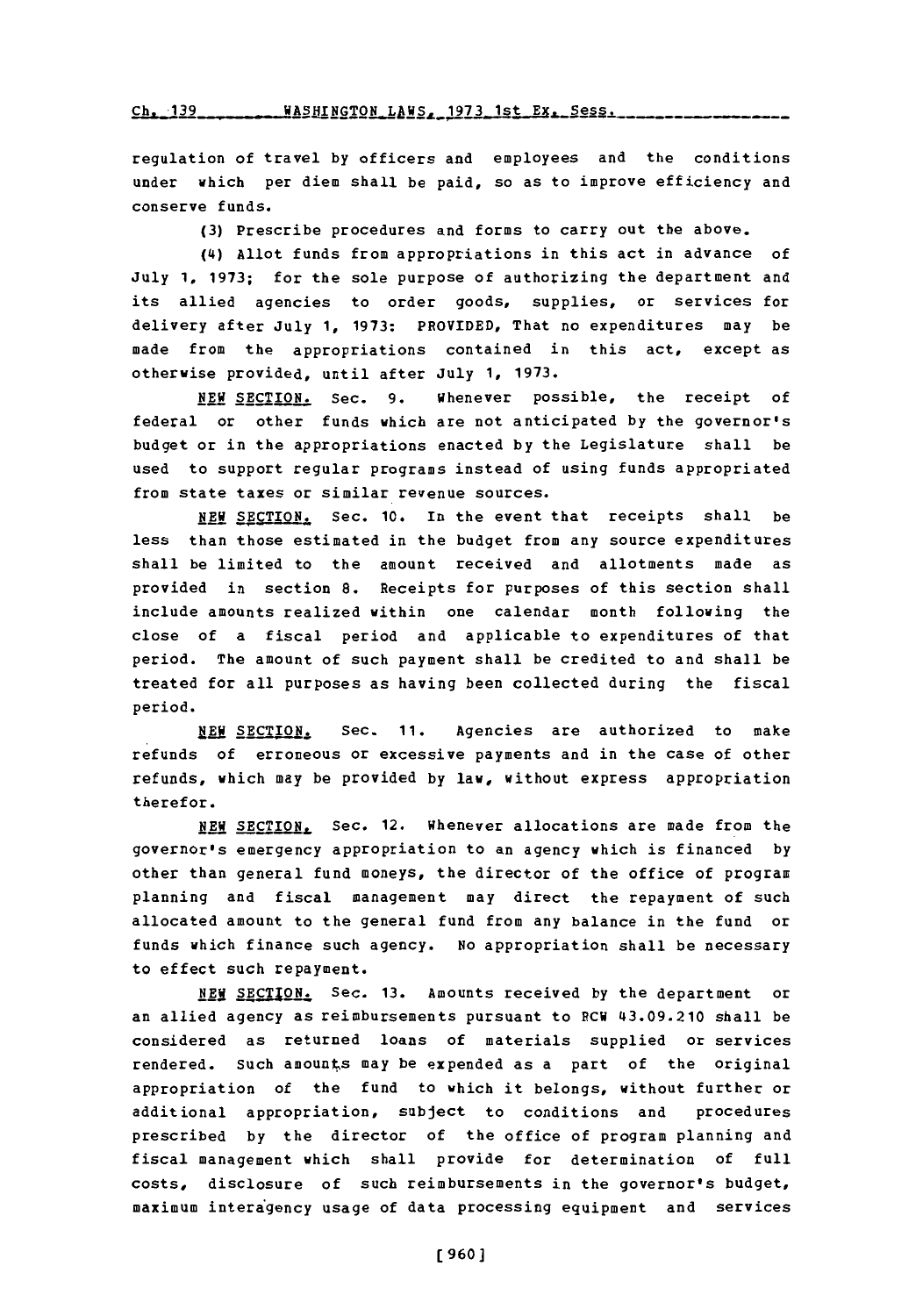*HASHINGTON LAWS, 1973 1st Ex. Sess. \_\_\_\_\_\_\_\_\_\_ Ch. 139* 

and such restrictions as will promote more economical operations **of** state government without incurring continuing costs beyond those reimbursed.

**NEW** SECTION. Sec. 14. In order to obtain maximum interagency use of aircraft, the Aeronautics Commission, in accordance with RCW 43.09.210 and chapter 39.34 RCW is hereby authorized to lease, purchase or otherwise acquire suitable aircraft which shall be utilized for the purposes of the Aeronautics Commission and also **by** other state agencies which have a need for an aircraft to carry out agency assigned responsibilities: PROVIDED, That the Aeronautics Commission is further authorized to enter into contractual agreements with other state agencies in order to acquire aircraft, establish rental rates for aircraft under their control, provide pilot services, aircraft maintenance and make such other provisions as necessary to provide aircraft and related services for multi-agency use: PROVIDED FURTHER, That in order to achieve economy in the use of the appropriations contained within this act no state agency may purchase or otherwise acquire an aircraft or enter into a flying service or aircraft rental contract without first seeking such service from the Aeronautics commission and without prior approval of the director of the office of program planning and fiscal management.

**NEW** SECTION. Sec. **15. All** contract personal services contracts except those for medical and health care and such other contracts which the director of the office of program planning and fiscal management may exempt after consultation with the Legislative Budget Committee shall be filed with the office of program planning and fiscal management and the Legislative Budget Committee prior to obligating any portion of the appropriations approved in this act.

**NEW SECTION.** Sec. **16.** Within the rules and regulations of the Department of Personnel, as applicable, in the filling of vacant positions and in the filling of new positions of employment in state government, preference shall be given, where necessary, to nonwhite and Mexican-American applicants in order to attain the same minority employment ratio in each agency as obtains in the population of the state at large.

**NEW** SECTION. Sec. **17.** The department and its allied agencies are hereby authorized and directed to pay their share of the **1971-73** unemployment compensation costs in accordance with section **19,** chapter **3,** Laws of **1971,** as determined **by** the Employment Security Department, from their **1973-75** operating appropriations. The director of the office of program planning and fiscal management may require agencies to place funds in reserve status in order to assure that funds will be available for the purpose of this section.

**NEW** SECTION. Sec. **18.** If any provision of this act, or its application to any person or circumstance is held invalid, the